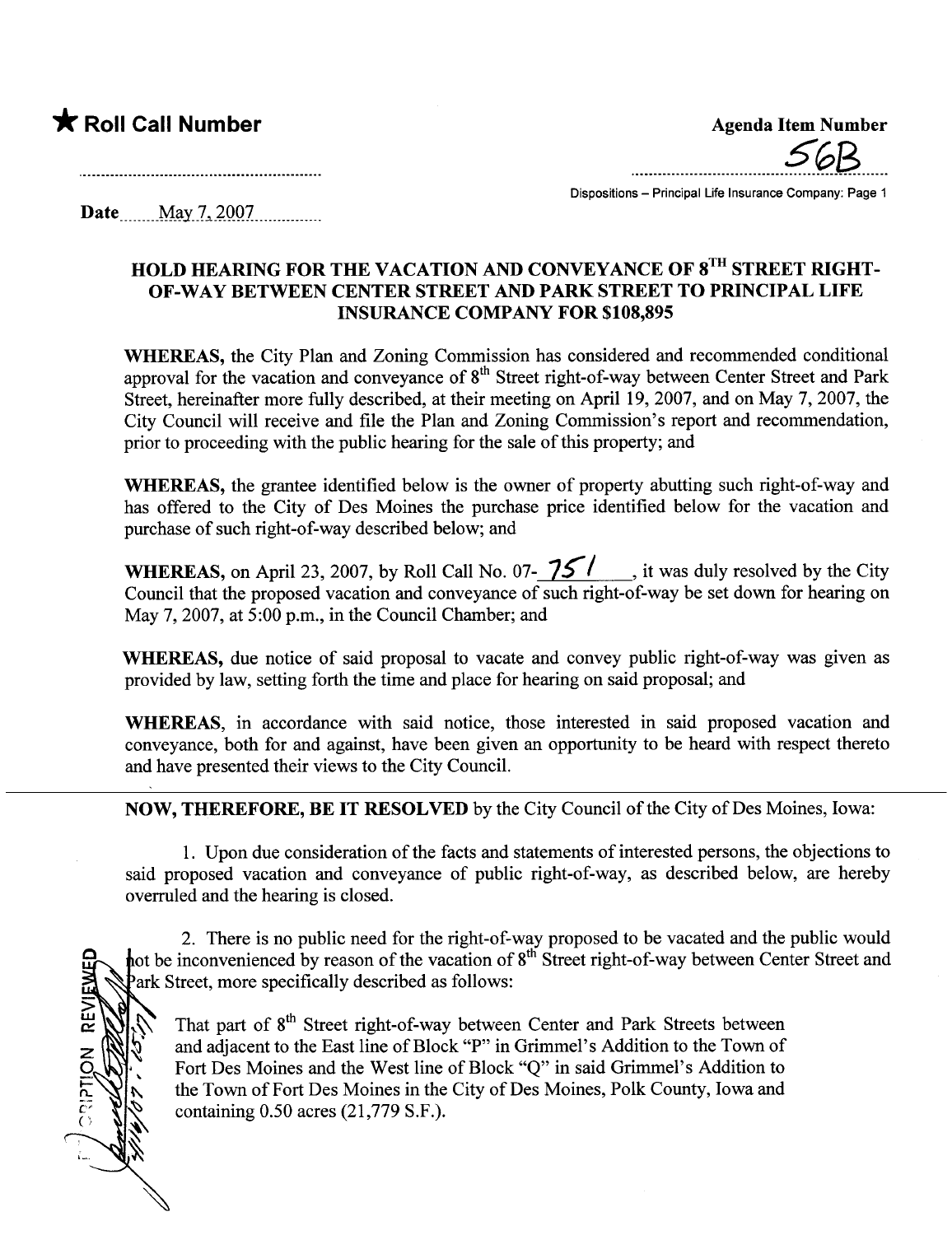## \* Roll Call Number Agenda Item Number

**CRIPTION-REV** 

 $56B$ 

Dispositions - Principal Life Insurance Company: Page 2

Date \_\_\_\_\_May 7, 2007... \_\_\_\_\_\_\_\_

3. That the sale and conveyance of such right-of-way, as described below, to Principal Life Insurance Company for \$108,895, together with payment by such grantee of the estimated publication and recording costs for this transaction, be and is hereby approved:

That part of vacated 8<sup>th</sup> Street right-of-way between Center and Park Streets between and adjacent to the East line of Block "P" in Grimmel's Addition to the Town of Fort Des Moines and the West line of Block "Q" in said Grimmel's Addition to the Town of Fort Des Moines in the City of Des Moines, Polk County, Iowa and containing 0.50 acres (21,779 S.F.).

4. The Mayor is authorized and directed to sign the Offer to Purchase and the Quit Claim Deed for the conveyance identified above, and the City Clerk is authorized and directed to attest to the Mayor's signature.

5. Upon final passage of an ordinance vacating the said right-of-way and upon proof of payment of the consideration plus \$113 for publication and recording costs, the City Clerk is authorized and directed to forward the original of the said Deed, together with a certified copy of this resolution and of the affidavit of publication of the notice of this hearing, to the Real Estate Division of the Engineering Deparment for the purose of causing said documents to be recorded.

6. The Real Estate Division Manager is authorized and directed to forward the original of the Deed, together with a certified copy of this resolution and of the affidavit of publication of the notice of this hearing, to the Polk County Recorder's Office for the purose of causing these documents to be recorded.

7. Upon receipt of the recorded documents back from the Polk County Recorder, the Real Estate Division Manager shall mail the original of the Quit Claim Deed and copies of the other documents to the grantees.

8. The proceeds from the sale of this property will be deposited into the following account: 2007-08 Operating Budget, Page 255, Property Maintenance, SP767.